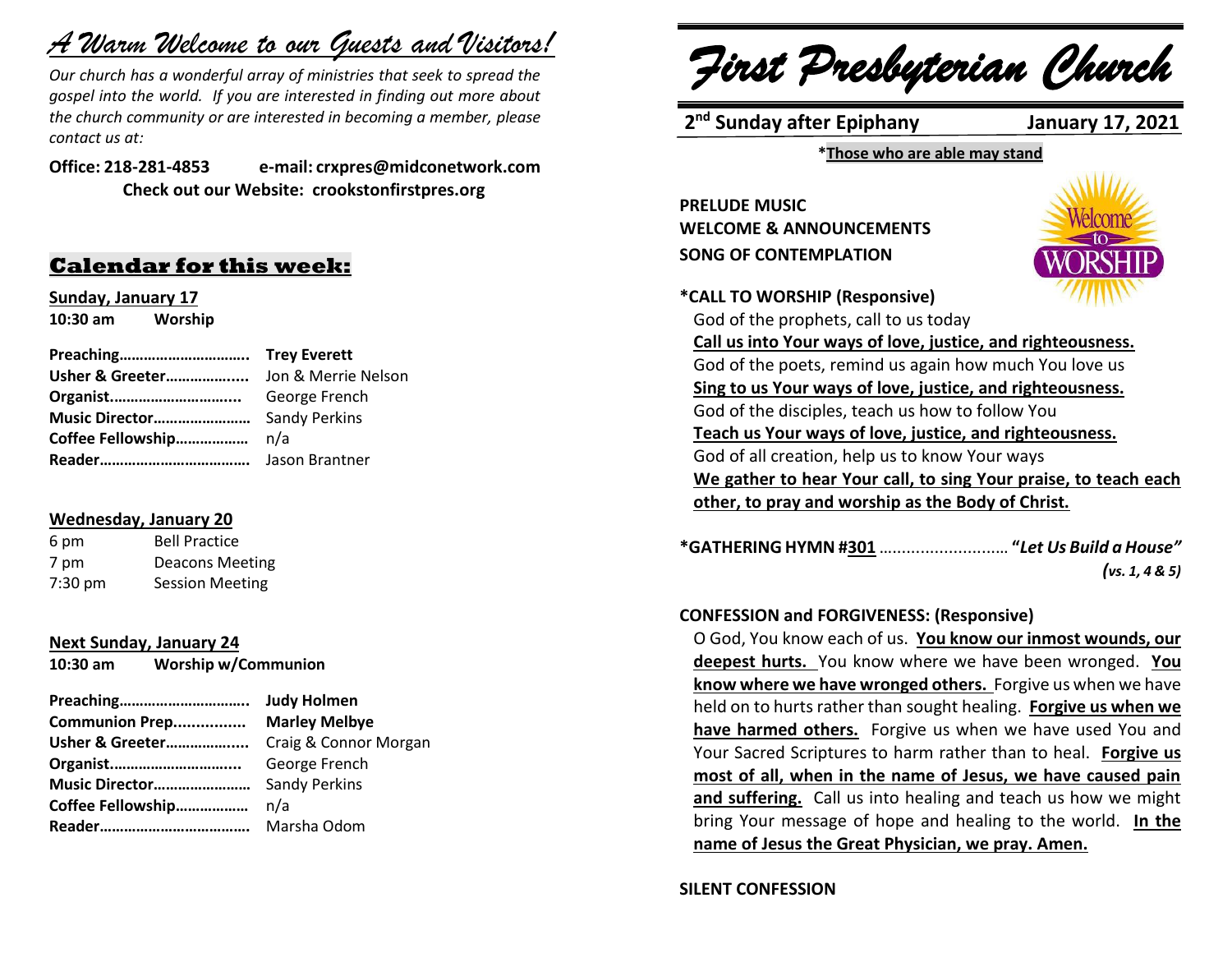#### **DECLARATION OF FORGIVENESS (Responsive)**

Where can we go from God's Spirit? Where can we flee from God's presence? If we ascend to heaven, God is there. If we descend to the depths, God is there. If the darkness covers us, God makes the night bright as day, and God's hand shall lead us. We are forgiven, for we are loved. You are forgiven, for you are loved. You are precious to God. You are God's child, the Beloved; with you, God is well pleased.

**Thanks be to God. Amen!**

**\*RESPONSE HYMN #658 ……………....................…… "***God Is So Good" (vs. 1-3)*

#### **\*PRAYER OF THE DAY (unison)**

**Thanks be to you, Lord Jesus Christ, most merciful redeemer, for the countless blessings and benefits you give. May we know you more clearly, love you more dearly, and follow you more nearly, day by day praising you, with the Father and the Holy Spirit, one God, now and forever. Amen.**

#### **SCRIPTURE**

| Leader: The Word of the Lord. People: Thanks be to God! |  |
|---------------------------------------------------------|--|

**SERMON Trey Everett**

#### **SILENCE FOR REFLECTION**

**\*HYMN OF THE DAY #726 …………….** *"Will You Come and Follow Me" (vs. 1,4 & 5)*

**PRAYERS OF THE PEOPLE**

*Leader: Lord in your mercy* **People: Hear Our Prayer.**

**THE LORD'S PRAYER** *(forgive us our "sins")* 

#### **\*BLESSING AND CHARGE (Responsive)**

The loving kindness of the Lord our God, the grace of Jesus Christ our Savior, and the renewing power of the Holy Spirit by with you all. **Alleluia!**

| (vs. 1 & 2) |
|-------------|

#### **\*DISMISSAL (Responsive)**

Go in Peace to love and serve the Lord. **Thanks be to God! Amen.**

#### **\*POSTLUDE**



### *Please continue to be in prayer for:*

Stan & Betty Johnson Debby Novotny (Lynne's sister) Karen Mullins (Lynne's sister-in-law) Nancy Amiot (the Finkenbinder's niece) Brent Blake and the Blake families JoAnn Westburg

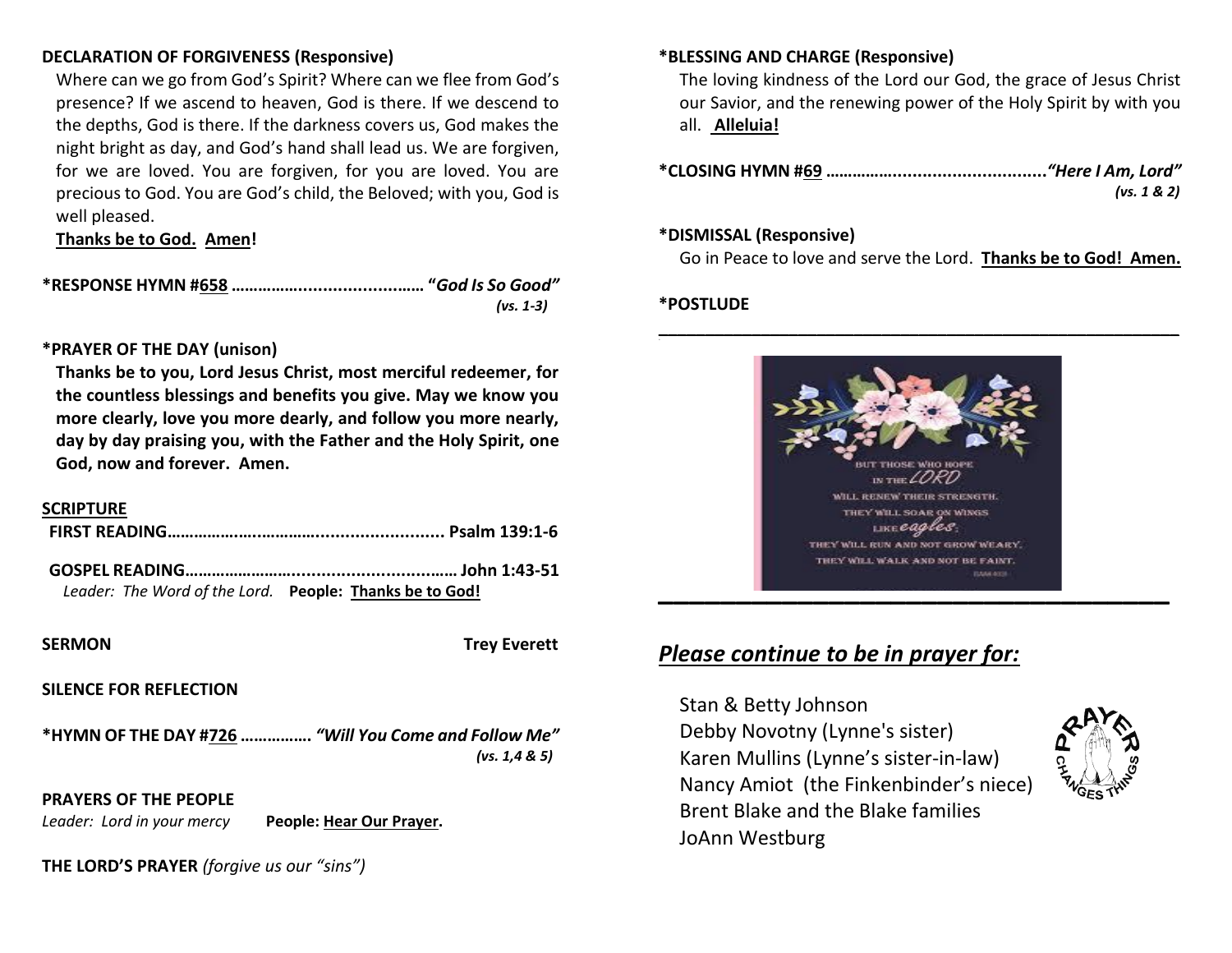### **LET US BUILD A HOUSE**

Let us build a house where love can dwell and all can safely live, a place where saints and children tell how hearts learn to forgive. Built of hopes and dreams and visions, rock of faith and vault of grace; here the love of Christ shall end divisions: All are welcome; all are welcome; all are welcome in this place.

Let us build a house where hands will reach beyond wood And stone to heal and strengthen, Serve and teach, and live the Word they 've known. Here the outcast and the stranger bear the image of God 's face; Let us bring an end to fear and danger: All are welcome; all are welcome; All are welcome in this place.

Let us build a house where all are name d , Their songs and visions heard and loved and treasured, Taught and claimed as words within the Word. Built of tears and cries and laughter, Prayers of faith and songs of grace; Let this house proclaim from floor to rafter: All are welcome; all are welcome; All are welcome in this place.

### **LET US BUILD A HOUSE**

Let us build a house where love can dwell and all can safely live, a place where saints and children tell how hearts learn to forgive. Built of hopes and dreams and visions, rock of faith and vault of grace; here the love of Christ shall end divisions: All are welcome; all are welcome; all are welcome in this place.

Let us build a house where hands will reach beyond wood And stone to heal and strengthen, Serve and teach, and live the Word they 've known. Here the outcast and the stranger bear the image of God 's face; Let us bring an end to fear and danger: All are welcome; all are welcome; All are welcome in this place.

Let us build a house where all are name d , Their songs and visions heard and loved and treasured, Taught and claimed as words within the Word. Built of tears and cries and laughter, Prayers of faith and songs of grace; Let this house proclaim from floor to rafter: All are welcome; all are welcome; All are welcome in this place.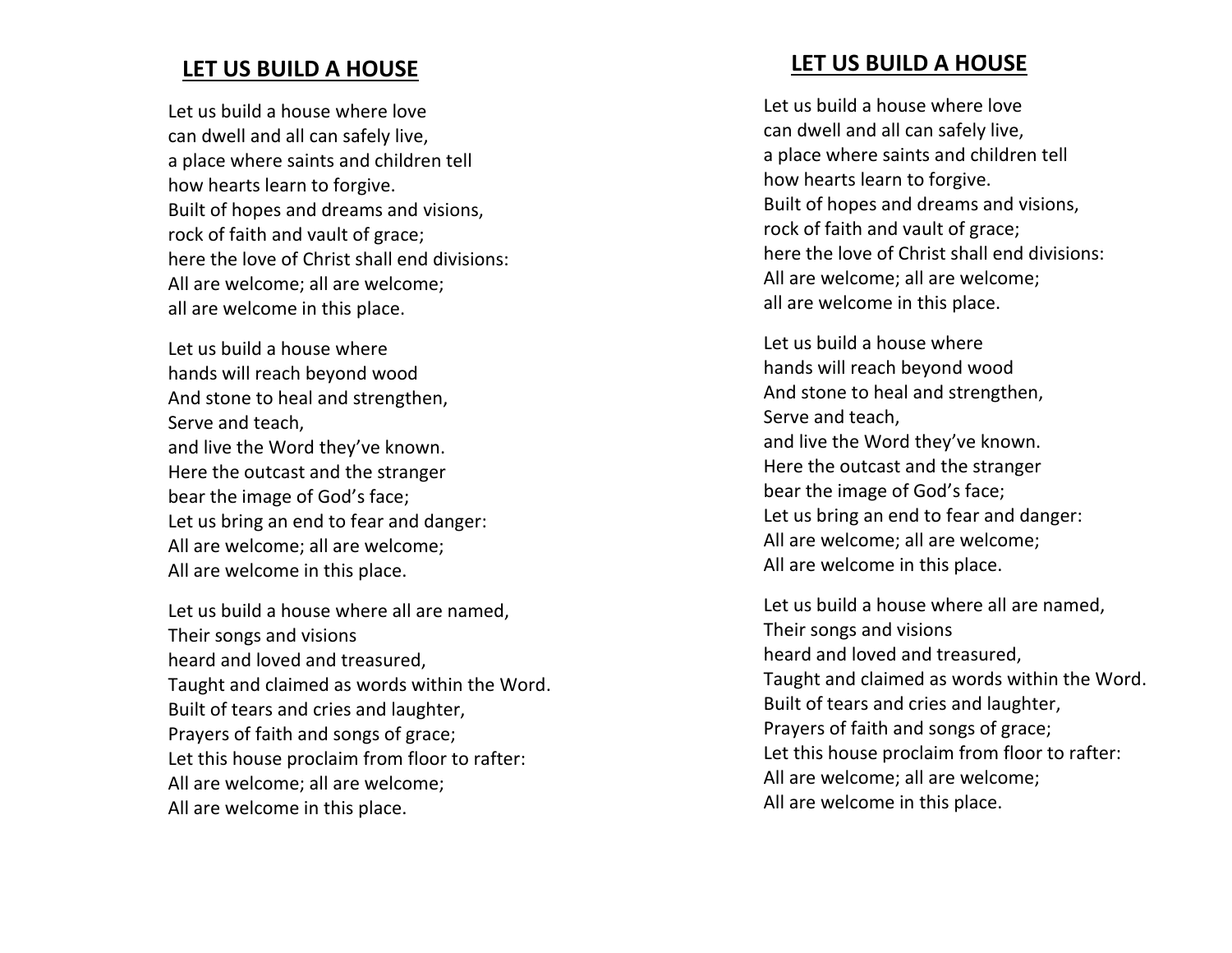### **GOD IS SO GOOD**

God is so good; God is so good; God is so good; God's so good to me.

God cares for me; God cares for me; God cares for me; God's so good to me.

God loves me so; God loves me so; God love me so; God's so good to me.

## **WILL YOU COME AND FOLLOW ME**

"Will you come and follow me if I but call your name? Will you go where you don't know and never be the same?

Will you let my love be shown;

will you let my name be known;

Will you let my life be grown in you and you in me?"

"Will you love the 'you' you hide if I but call your name? Will you quell the fear inside and never be the same? Will you use the faith you've found to re-shape the world around,

Through my sight and touch and sound in you and you in me?"

Lord, your summons echoes true when you but call my name.

Let me turn and follow you and never be the same. In your company I'll go

Where your love and foot-steps show.

Thus I'll move and live and grow in you and you in me.

### **GOD IS SO GOOD**

God is so good; God is so good; God is so good; God's so good to me.

God cares for me; God cares for me; God cares for me; God's so good to me.

God loves me so; God loves me so; God love me so; God's so good to me.

### **WILL YOU COME AND FOLLOW ME**

"Will you come and follow me if I but call your name? Will you go where you don't know and never be the same? Will you let my love be shown; will you let my name be known; Will you let my life be grown in you and you in me?"

"Will you love the 'you' you hide if I but call your name? Will you quell the fear inside and never be the same? Will you use the faith you've found to re-shape the world around, Through my sight and touch and sound in you and you in me?"

Lord, your summons echoes true when you but call my name. Let me turn and follow you and never be the same. In your company I'll go Where your love and foot-steps show.

Thus I'll move and live and grow in you and you in me.